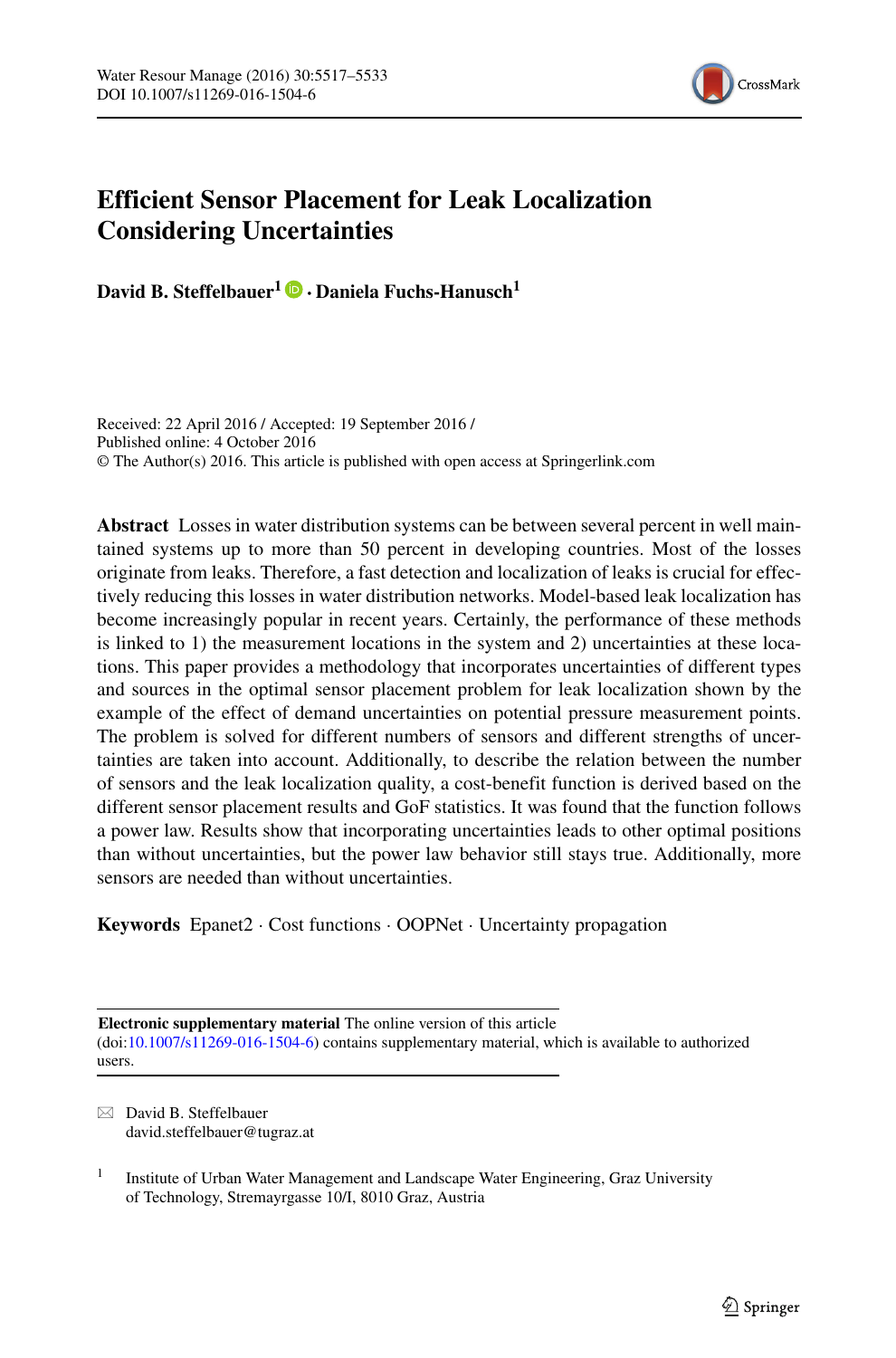# **1 Introduction**

In well maintained water distribution systems (WDS), only 3 - 7 % of water is lost. Though in developing countries this number can go up to 50 % and more (Colombo et al. [2009\)](#page-15-0). Most of the lost water originates from leaks.

Therefore, water loss reduction through locating and repairing leaks in WDS is becoming increasingly important.

In terms of leak localization water utilities follow two different approaches, the *active* and *passive* leakage control (Puust et al. [2010\)](#page-15-1). In case of the *passive* approach, the utility waits until customers report leaks because they experience supply problems or leakages find their way to the surface and thus become visible. However, not all leaks become visible leading to high unreported leaks and hence to high total water losses.

The better strategy to reduce water losses is *active* leakage control (Farley and Trow [2003\)](#page-15-2). One central task of an *active* leakage control strategy is searching for leaks on a regular basis. Different methods are applied for finding the position of leaks, like e.g. step testing or by temporary placing acoustic loggers. These methods are referred to as leak localization, which has the purpose of limiting the possible location of a leak to several hundred meters. Leak localization has to be followed by pinpointing to get the exact position of the leak e.g. with ground microphones, leak-noise correlators or gas leak detection.

Model-based leak localization methods have been introduced over the past few decades using measurement data from hydraulic sensors along with hydraulic models. In general, two different techniques are available. First, steady state analysis based techniques, second, transient based techniques (Colombo et al. [2009\)](#page-15-0).

This paper is based on steady state leak localization, which was first proposed by Pudar and Liggett [\(1992\)](#page-15-3). They formulated an inverse problem where the discrepancy between real-world measurements and data obtained from hydraulic simulations was minimized. Since then, leak localization by solving inverse model-based approaches has been extensively investigated (e.g. Wu et al. [2010;](#page-16-0) Pérez et al. [2011\)](#page-15-4).

In fact, the success of model-based leak localization depends to a great extent on the choice of the measurement positions within a WDS (Kang and Lansey [2010\)](#page-15-5). For that reason optimal sensor placement (OSP) has the potential for significantly improving the localization of leaks.

While much research work has been put into dealing with OSP for contaminant detection and WDS model calibration (see for example Savic et al. [2009\)](#page-16-1), only few studies have focused on the same problem for leak localization.

The first discussion and analysis of OSP for leak localization emerged in 2008 with the work of Farley et al. [\(2008,](#page-15-6) [2010,](#page-15-7) [2013\)](#page-15-8), followed in 2009 by Pérez et al. ([2009\)](#page-15-9). Both OSP approaches are based on the leak sensitivity matrix. The approach of Pérez et al.  $(2009)$  $(2009)$ binarizes this matrix which leads to a loss of information (Quevedo et al. [2011\)](#page-15-10).

To overcome this information loss, Casillas et al. [\(2013\)](#page-15-11) formulated the OSP as an integer optimization problem based on projections from a non-binarized leak sensitivity matrix solved with a semi-exhaustive search and a genetic algorithm (GA).

Subsequently, Pérez et al.  $(2014)$  $(2014)$  defined a greedy-search algorithm, which minimizes the maximum distance of leak scenarios to the gravity center of the nodes with projections over 99 % of the maximum value of the projections. This resulted in more robust sensor placements.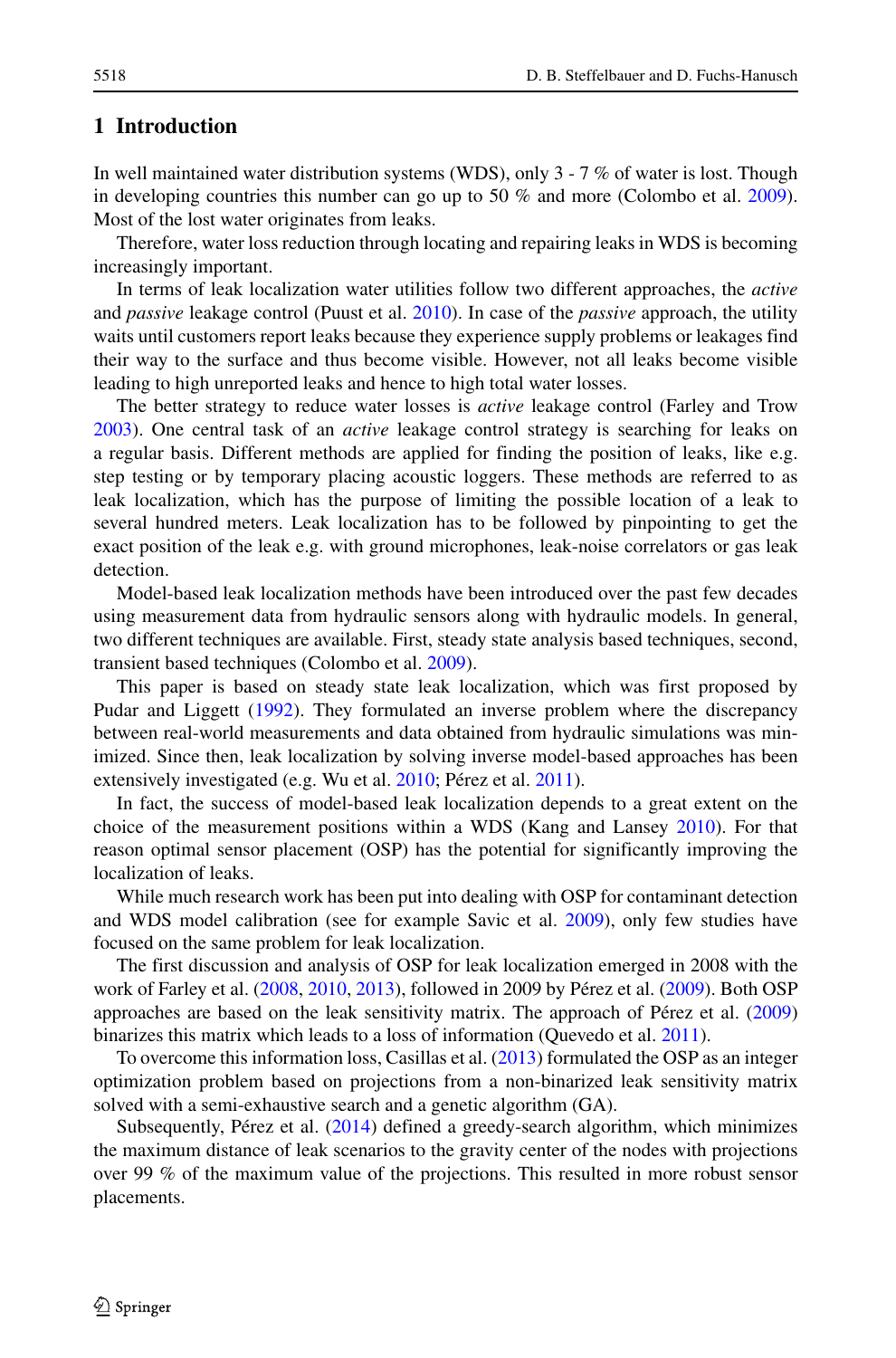Recently, Cugueró-Escofet et al. ([2015\)](#page-15-13) extended the approach of Casillas et al. [\(2013\)](#page-15-11) with a relaxed isolation index taking practical applications like the acceptable isolation distance into account.

Alternatively, Sarrate et al. [\(2012\)](#page-16-2) invented a strategy maximizing a "leak isolability index" based on structural analysis of a WDS solved by a depth-first search algorithm. Since this strategy is only capable of medium-sized networks, it is combined in Sarrate et al. [\(2013\)](#page-16-3) with clustering techniques to reduce the size and complexity of the OSP problem. However, due to its simple description, structural analysis cannot ensure that the diagnosis performance obtained from such models hold for real-world systems. Therefore, in Sarrate et al. [\(2014\)](#page-16-4) the approach is combined with projections calculated again from sensitivity matrices.

Nejjari et al. [\(2015\)](#page-15-14) invented an algorithm based on pressure sensitivity matrix analysis using an exhaustive search strategy with average worst leak expansion distances as sensor placement performance measure.

Currently, Casillas et al. [\(2015\)](#page-15-15) placed sensors in an optimal way by minimizing the overlapping signatures in the leak signature space.

A completely different approach was introduced by Christodoulou et al. [\(2013\)](#page-15-16), who invented an entropy-based OSP algorithm by maximizing the total entropy in the network.

In hydraulic modeling as well as in measuring hydraulic parameters one has to face several sources of uncertainty (Hutton et al. [2014\)](#page-15-17). We therefore assume that these effects should be taken into account in OSP algorithms. Blesa et al. [\(2014\)](#page-15-18) studied the robustness of the methodology introduced by Sarrate et al. [\(2014\)](#page-16-4) against sensitivity matrix uncertainties. The main result was that the sensor positions are not sensitive to the size of the leaks, but to the working point of the WDS. Furthermore, Blesa et al. [\(2016\)](#page-15-19) used multi-objective optimization to place sensors. The objectives were to determine the mean and the worst locatability index.

Both papers investigate the consequences of uncertainties on the OSP algorithms, but neither of them incorporates these uncertainties in the OSP itself. To the best of our knowledge, Steffelbauer et al. [\(2014\)](#page-16-5) was the first study incorporating uncertainties in the OSP problem. Unfortunately, the problem was only solved for four sensors.

The aim of this paper is to extend the work described in Steffelbauer et al. [\(2014\)](#page-16-5) providing a methodology that uses cost-benefit functions for predicting the sensor placements quality for leak localization depending on the number of sensors as well as the strength of general and not only demand uncertainties. Therefore, it provides WU with a methodology that helps them to decide how many sensors should be placed in their system for leak localization.

## **2 Methodology**

#### **2.1 Efficient Sensor Placement - General Approach**

Figure [1](#page-3-0) depicts an overview of the methods used in this paper and their chronological order. First, hydraulic simulations are used to calculate the sensitivity matrices *s* and the residuals *r* (see Section [2.2\)](#page-3-1). *s* and *r* are later used in the OSP algorithm.

Additionally, the hydraulic model is used to calculate the effect of uncertain input parameters on the outputs of the hydraulic model  $(\sigma)$ , called model output uncertainty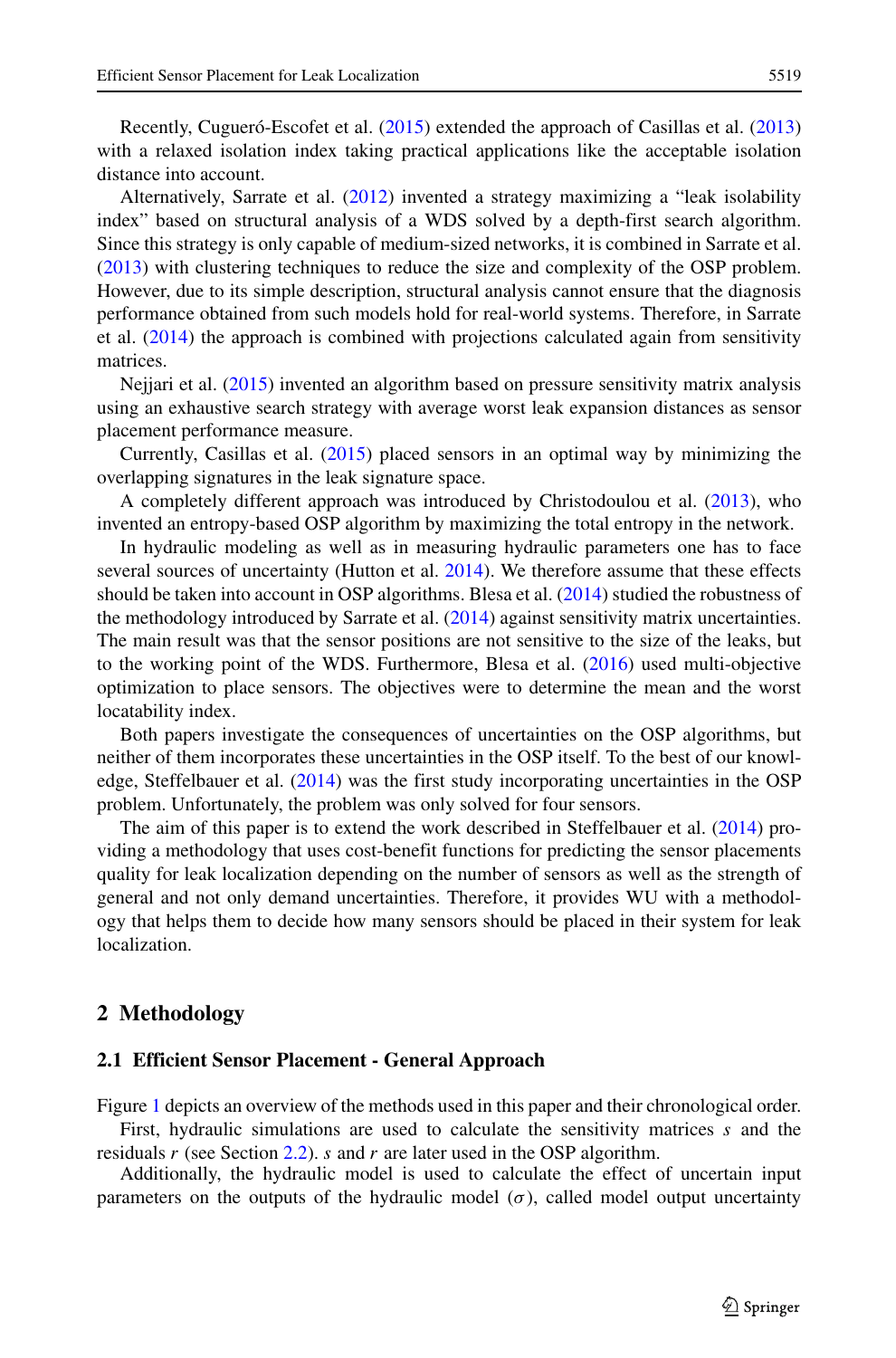<span id="page-3-0"></span>

**Fig. 1** Flowchart of the methodology

(MOU) throughout this paper. The MOU calculations are performed through Monte Carlo simulations (MCS) (Section [2.3\)](#page-4-0).

The MOU obtained from MCS are integrated into the sensor placement algorithm of Casillas et al. [\(2013\)](#page-15-11), by extending this approach to punish measurement points with high uncertainties. The effect of uncertain demands on the pressures of the hydraulic model serves as an example of application throughout this paper.

Together with the number *N* of sensors and a weighting factor  $\omega$  to adjust the strength of the uncertain demands on the sensor placement, *s*, *r* and  $\sigma$  are used with a GA (see Section [2.5\)](#page-6-0) for placing the sensors in an optimal manner (Section [2.4\)](#page-5-0) resulting in a leak localization quality parameter  $\epsilon$ .

The calculation of  $\epsilon$  for different *N* and  $\omega$  allows the derivation of sensor placement cost-benefit functions and different fit-functions are tested to describe the behavior of  $\epsilon$  as a function of *N*. Goodness-of-fit (GoF) statistics (Section [2.6\)](#page-6-1) are then used to find the cost-benefit function which fits the simulation data the best.

Sensitivities, residuals, MCS and the OSP are calculated by means of OOPNET, an object-oriented Python network analysis tool for WDS (see Steffelbauer and Fuchs-Hanusch [2015\)](#page-16-6). Leaks are simulated using the power leak law (Ferrante et al. [2014\)](#page-15-20) outflow equation

$$
Q = c_e \cdot p^{e_e} \tag{1}
$$

where Q is the leak outflow,  $c_e$  and  $e_e$  the emitter coefficient and exponent and p the pressure at the leak position.

## <span id="page-3-1"></span>**2.2 Calculating Sensitivity Matrices and Residual Vectors**

The sensitivity matrix *S* states the key to decide where to install pressure measurements in the system (Pudar and Liggett [1992\)](#page-15-3)

$$
S = \begin{pmatrix} s_{11} & \dots & s_{1n} \\ \vdots & \ddots & \vdots \\ s_{m1} & \dots & s_{mn} \end{pmatrix} . \tag{2}
$$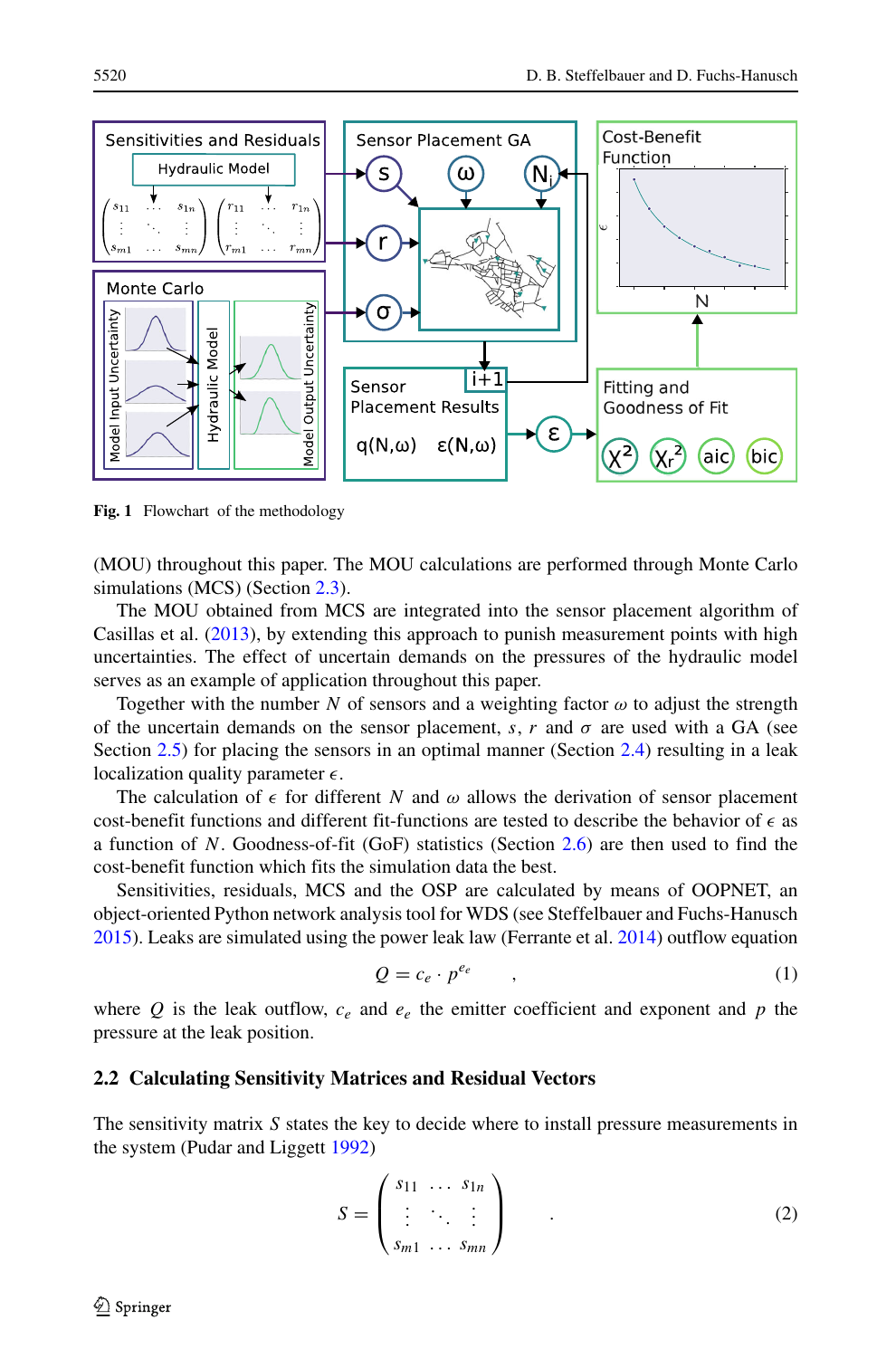*m* is the number of leak scenarios and *n* is the number of possible measurement positions. Leak scenarios are the output of hydraulic simulations by introducing a leak of a specific size and on a specific position in the system. The individual elements of *S* are calculated by subtracting pressures of simulations with no leak  $\hat{p}_i$  from the pressures which are calculated at the same position  $p_j^{f_i}$  under leak scenario *i* with a leak of size  $f_i$  and normalizing according to the leak size

$$
s_{ij} = \frac{\partial p_j}{\partial f_i} = \frac{p_j^{f_i} - \hat{p}_j}{f_i} \tag{3}
$$

In order to estimate the general sensitivity of a potential measurement point with respect to all possible leak scenarios, the mean over the column of *S* is also calculated

<span id="page-4-2"></span>
$$
\overline{s}_j = \frac{1}{m} \sum_{i=1}^m s_{ij} \tag{4}
$$

This is conducted for the graphical representation of the sensitivity calculation results (see for example Fig. [2a](#page-4-1)).

The leak localization also relies on the computation of residuals, which are expressed as the difference between real-world measurements and the expected behavior of the system described by the hydraulic model. The residuals *rij* are thus built in a similar manner to the sensitivity matrices, but in general with a different leak size  $f_i$  and without normalization

$$
r_{ij} = p_j^{f_i} - \hat{p}_j \tag{5}
$$

This results in a matrix *R* which represents measurements in the system. Furthermore, the *i*-th column of *R* is called *i*-th residual vector  $\mathbf{r_i}$ .

## <span id="page-4-0"></span>**2.3 Model Output Uncertainty Calculation with Monte Carlo Simulations**

The quality of a hydraulic model relies heavily on the model input parameters. Generally, these input parameters are fraught with uncertainty. Consequently, the uncertain input parameters will lead to MOU.

<span id="page-4-1"></span>

Demand Uncertainties Leakage Sensitivity

**Fig. 2** (**a**) Effects of demand uncertainties on nodal pressure and (**b**) overall sensitivity of nodal pressures to leaks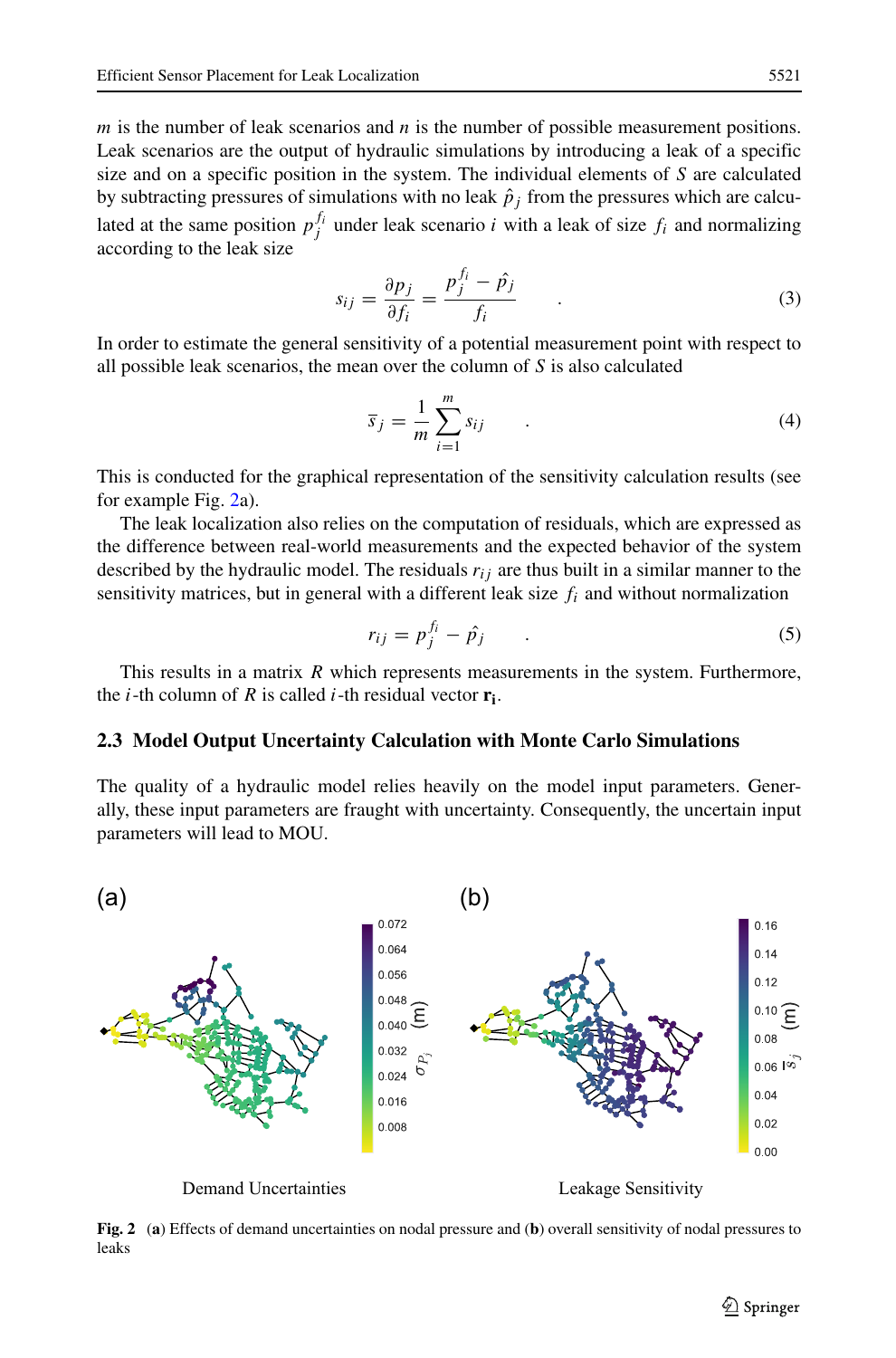Hydraulic solvers like EPANET (Rossman et al. [2000\)](#page-15-21) merely simulate the deterministic forward model without taking uncertainties into account. To compute the MOU, the hydraulic solver must be combined with uncertainty propagation methods such as e.g. first order second moment, MCS or Latin hyper-cube sampling (Kang et al. [2009\)](#page-15-22). In this paper MCS is chosen to calculate the MOU since MCS has the ability to converge to the exact uncertainty estimates if a large number of parameter sets is simulated.

MCS can in general be applied to every combination of model input and model output parameters in a hydraulic model and therefore every kind of input uncertainty can be incorporated in the enhanced sensor placement algorithm in Section [2.4.](#page-5-0) However, in order to make the method more tangible, it is described on the basis of calculating the effect of uncertain demands on the pressures in the system.

For this example, the parameter set is realized in such a way that each demand in the system is randomly drawn from a normal distribution with a mean  $\mu_q$  and a standard deviation  $\sigma_q$ . Subsequently, EPANET is called using these randomly distributed demands to perform a hydraulic simulation for obtaining the resulting pressures  $p_i$  at every node  $j$  in the system. This procedure is repeated *mcsteps*-times to get the approximate probability distributions  $P(p_i)$  of  $p_j$  for every possible measurement position in the system.

Once  $P(p_j)$  is calculated, the standard deviation  $\sigma_{p_j}$  is taken from this distribution serving as MOU of the pressures in point *j*. The higher  $\sigma_p$ , the noisier the signal is at this point, the less ideal this location is for pressure measurements.

#### <span id="page-5-0"></span>**2.4 Enhanced Sensor Placement Considering Uncertainties**

The sensor placement algorithm described in Casillas et al. [\(2013\)](#page-15-11) is based on calculating projections  $\psi_{ij}$  between  $\mathbf{r}_i$  and  $\mathbf{s}_j$ 

<span id="page-5-1"></span>
$$
\psi_{ij}(\mathbf{q}) = \frac{\mathbf{r}_i^T Q(\mathbf{q}) \mathbf{s}_j}{|\mathbf{r}_i^T Q(\mathbf{q})^T| |Q(\mathbf{q}) \mathbf{s}_j|}, \qquad (6)
$$

where  $O(q)$  is a diagonal matrix constructed from a binary vector q with the length of the possible sensor positions, where  $q_i$  is 1, if a sensor is placed at node  $i$  respectively 0 for no sensor. The largest projection value represents the supposed leak spot. If this value lies on the diagonal the correct leak spot is found by the sensor configuration **q**. Therefore, an error index  $\epsilon(\mathbf{q})$  is defined

$$
\epsilon(\mathbf{q}) = \begin{cases} 0 & \dots \text{ if } \psi_{ii}(\mathbf{q}) = \max(\psi_{i1}(\mathbf{q}), \dots, \psi_{im}(\mathbf{q})) \\ 1 & \dots \text{ otherwise} \end{cases}
$$
(7)

The mean over all leak scenarios takes every possible leak into account

$$
\overline{\epsilon}(\mathbf{q}) = \sum_{i=1}^{m} \frac{\epsilon_i(\mathbf{q})}{m} \rightarrow \min_{\mathbf{q}} \overline{\epsilon}(\mathbf{q}) \quad . \tag{8}
$$

This value must be minimized to find the optimal sensor configuration **q**. The lower bound of  $\bar{\epsilon}(\mathbf{q})$  is 0, denoting that every leak in the system is found correctly by the sensor configuration **q**. If no leak scenario is identified correctly,  $\bar{\epsilon}(\mathbf{q})$  is 1.

To incorporate MOU in  $\Psi(\mathbf{q})$ , the pressure uncertainties  $\sigma_{p_i}$  (see Section [2.3\)](#page-4-0) are subtracted from  $\mathbf{r}_i$ . This punishes points with high MOU, since high MOU leads to a high distortion of the residual vectors  $\mathbf{r}_i$  resulting in smaller  $\psi_{ij}(\mathbf{q})$ . Therefore, points with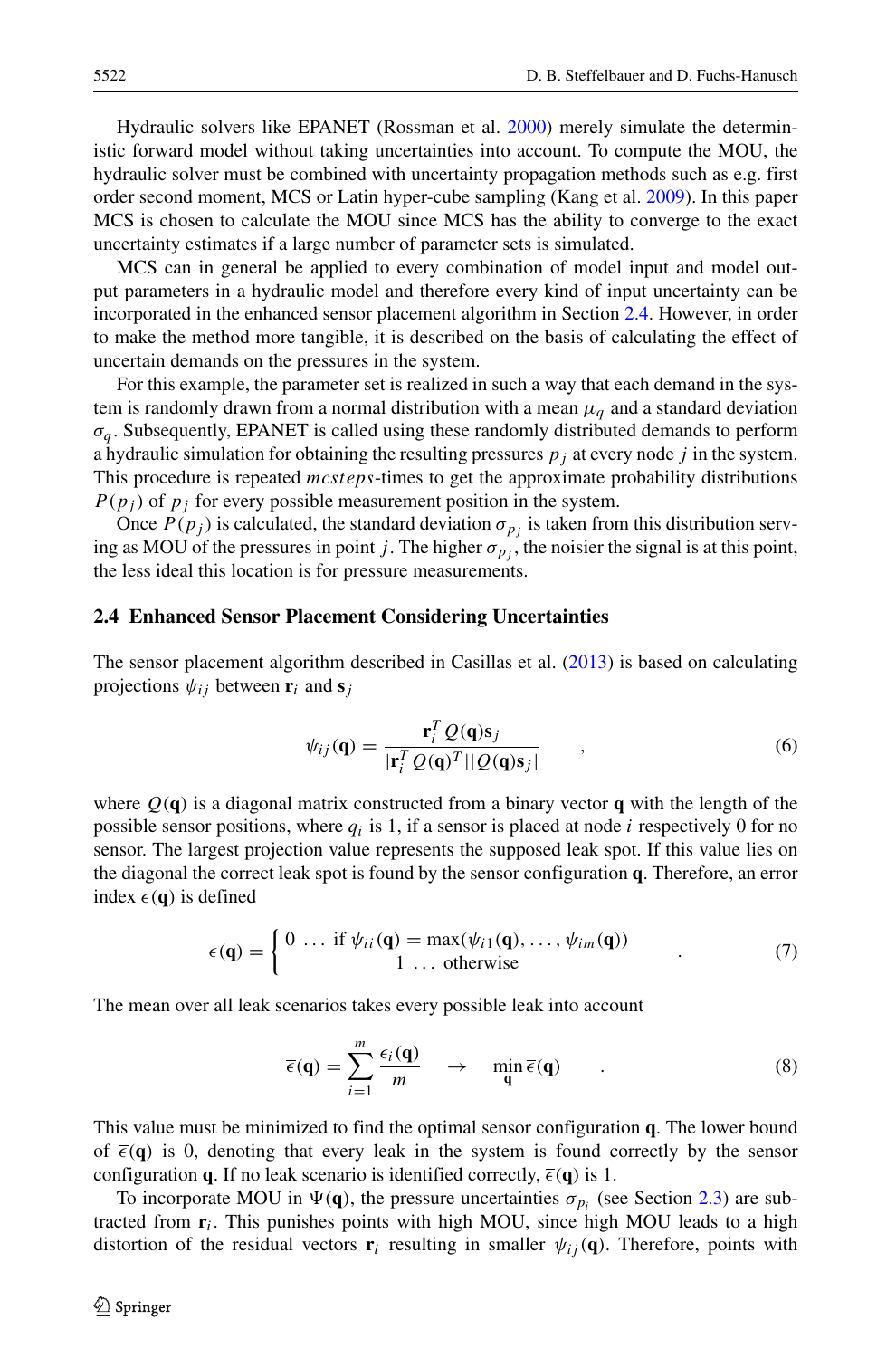sensors at these positions will be less optimal. The extension of Eq. [6](#page-5-1) under consideration of demand uncertainties results in

$$
\psi_{ij}(\mathbf{q}) = \frac{\left(\mathbf{r}_i^T - \omega \sigma_{p_i}\right) Q(\mathbf{q}) \mathbf{s}_j}{|\left(\mathbf{r}_i^T - \omega \sigma_{p_i}\right) Q(\mathbf{q})^T||Q(\mathbf{q}) \mathbf{s}_j|} \qquad , \qquad (9)
$$

where  $\omega$  represents a weighting factor controlling the strength of the influence of MOU on the OSP.

Furthermore, in a District Metering Area (DMA) flow and pressure of the inlet and outlet of the system are assumed to be known. For this reason fixed pressure sensor positions are incorporated into the sensor placement algorithm. This is achieved by setting  $q_j = 1$  if *j* is the inlet respectively the outlet of the system.

#### <span id="page-6-0"></span>**2.5 Solving the Optimal Sensor Placement Problem with a Genetic Algorithm**

GAs are widely used to obtain optimal solutions to countless problems in water related fields (Nicklow et al. [2010\)](#page-15-23). Meta-heuristics like GA are the only alternative for finding optimal solutions in reasonable time for problems with enormous search space sizes.

For example, in the OSP problem calculating  $\bar{\epsilon}(\mathbf{q})$  for every possible combination of sensors can result in an almost countless solution space. If there are *M* different possible measurement positions for pressure sensors in a network, there are  $\mathscr C$  possible sensor combinations for placing *N* sensors

$$
\mathscr{C} = \begin{pmatrix} M \\ N \end{pmatrix} \tag{10}
$$

This results in  $\mathcal C$  independent calculations of  $\bar{\epsilon}(\mathbf{q})$ , which grows exponentially with *N*.

The GA used in this paper is a simple GA as described in Bäck et al.  $(2000)$  $(2000)$ . The genome of the individuals in the GA consists of *N* integers, were *N* is the number of sensors. Population size is set to 100 and the evolution takes place for 100 generations. Single crossover is used with a probability of  $p_c = 80\%$  followed by uniform integer mutation with a probability of  $p_m = 20\%$ . Tournament selection with a tournament size of  $k = 3$  is chosen.

## <span id="page-6-1"></span>**2.6 Finding and Fitting an Ideal Cost-Benefit Function**

Running the GA described in Section [2.5](#page-6-0) for OSP defined in Section [2.4](#page-5-0) for a fixed *ω* and different number of sensors *N* results in different  $\bar{\epsilon}(\mathbf{q})$  values. The values of  $\bar{\epsilon}(\mathbf{q})$  serve as a sensor placement quality parameter, since it is connected to the number of leak scenarios which have not been allocated appropriately. The percentage  $L_{\%}$  of correctly found leak scenarios is

$$
L_{\%} = 100 \cdot (1 - \overline{\epsilon}(\mathbf{q})) \tag{11}
$$

As *N* increases,  $\bar{\epsilon}(\mathbf{q})$  has to decrease since more sensors lead to better leak localization. The behavior of  $\bar{\epsilon}(\mathbf{q})$  as a function of N can be interpreted as a cost-benefit analysis answering the following questions:

- How many sensors are needed to identify a specific number of leak scenarios correctly?
- How does the OSP improve leak localization if *M* more sensors are placed?

For reasons of simplicity, the cost is simplified here as the number of sensors whereas the benefit is the quality of the leak localization in terms of leak scenarios found.

Nevertheless, carrying out this analysis is computationally expensive and leads only to single points in dependency of *N*. Finding a cost-benefit function which describes the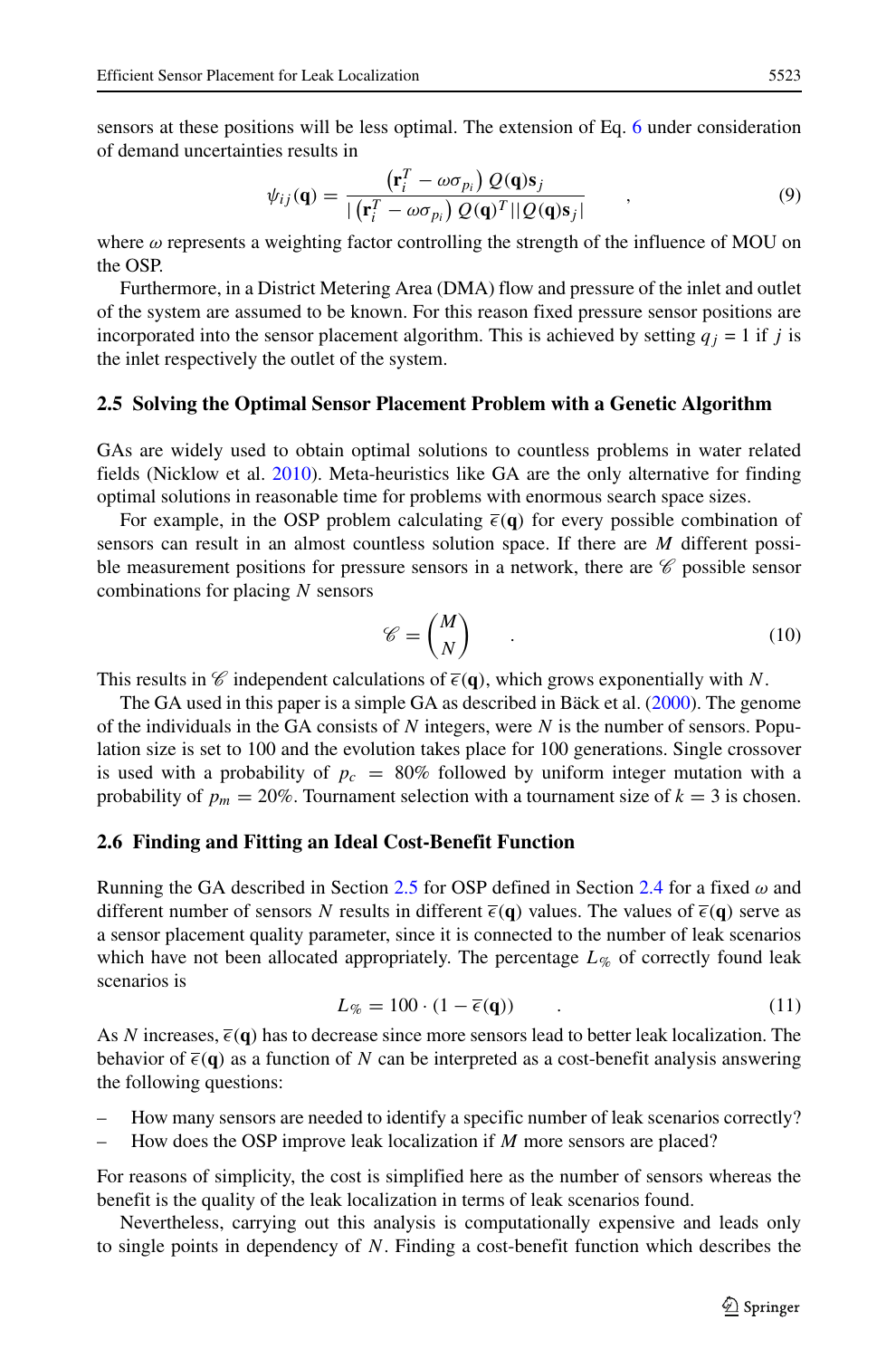behavior of  $\bar{\epsilon}(\mathbf{q})$  due to *N* will lead to computational shortcuts, since the GA does not have to find all possible quality parameters as a function of *N* and might also lead to better insights into the sensor placement problem itself. Two questions arise; First, how to fit a function optimally to the  $\bar{\epsilon}(\mathbf{q})$ ? Second, how to decide which function best describes the data?

For answering the first question the Levenberg-Marquardt algorithm is applied.

To answer the second question, GoF statistics are generally used. In this paper four different GoF measurements are applied to find the best cost-benefit function. The first one is *χ*<sup>2</sup> statistics

<span id="page-7-0"></span>
$$
\chi^2 = \sum_{i=1}^n (y_i - f(x_i))^2 \quad , \tag{12}
$$

where  $y_i$  is the datapoint on position  $x_i$  and  $f(x_i)$  is the value calculated from the fitfunction and *n* is the total number of data points.  $\chi^2$  does not solve the problem of overfitting. Therefore, the degrees of freedom *ν*, respectively the number of function parameters  $(n - v)$ , must be taken into account. This is done by using the reduced  $\chi^2$  statistics  $(\chi^2_v)$ 

<span id="page-7-1"></span>
$$
\chi_{\nu}^2 = \frac{\chi^2}{\nu} \quad . \tag{13}
$$

Third GoF measure is Akaike's information criterion (*aic*), which penalizes the number of parameters of the fitting function more than  $\chi^2_{\nu}$ 

<span id="page-7-2"></span>
$$
aic = n \ln \left(\chi^2/n\right) + 2\left(n - \nu\right) \quad . \tag{14}
$$

Bayesian information criterion (*bic*) punishes the number of parameters even more than *aic*

<span id="page-7-3"></span>
$$
bic = n \ln \left(\chi^2/n\right) + (n - v) \ln(n) \quad . \tag{15}
$$

The smaller the value of all four criteria compared to other fitting functions, the better the chosen model describes the data.

## **2.7 Case Study**

The hydraulic model of the real-world case study WDS consists of one tank at the inflow point, 392 nodes and 452 pipes with a total length of approximately 37 km. The pipe diameters vary from 70 to 400 mm. The pressure at night minimum flow varies between 29.31 and 43.46 m. Flow and pressure are continuously measured at the inflow and outflow point. The hydraulic model was calibrated in terms of pipe roughness several years ago. The nodal base demands were allocated from the billing information of the particular customers. The area is mainly a residential zone with a few small industries. For the purpose of leak localization and hence for the application of the introduced sensor placement approach, the nodal minimum night consumption is of interest. This was derived for every node from the assigned demand patterns which were also available from the hydraulic model. These patterns were derived during the model calibration process and hence are based on real-world measurements. The uncertainties resulting from this very general demand allocations are taken into account with the method described in Section [2.3.](#page-4-0)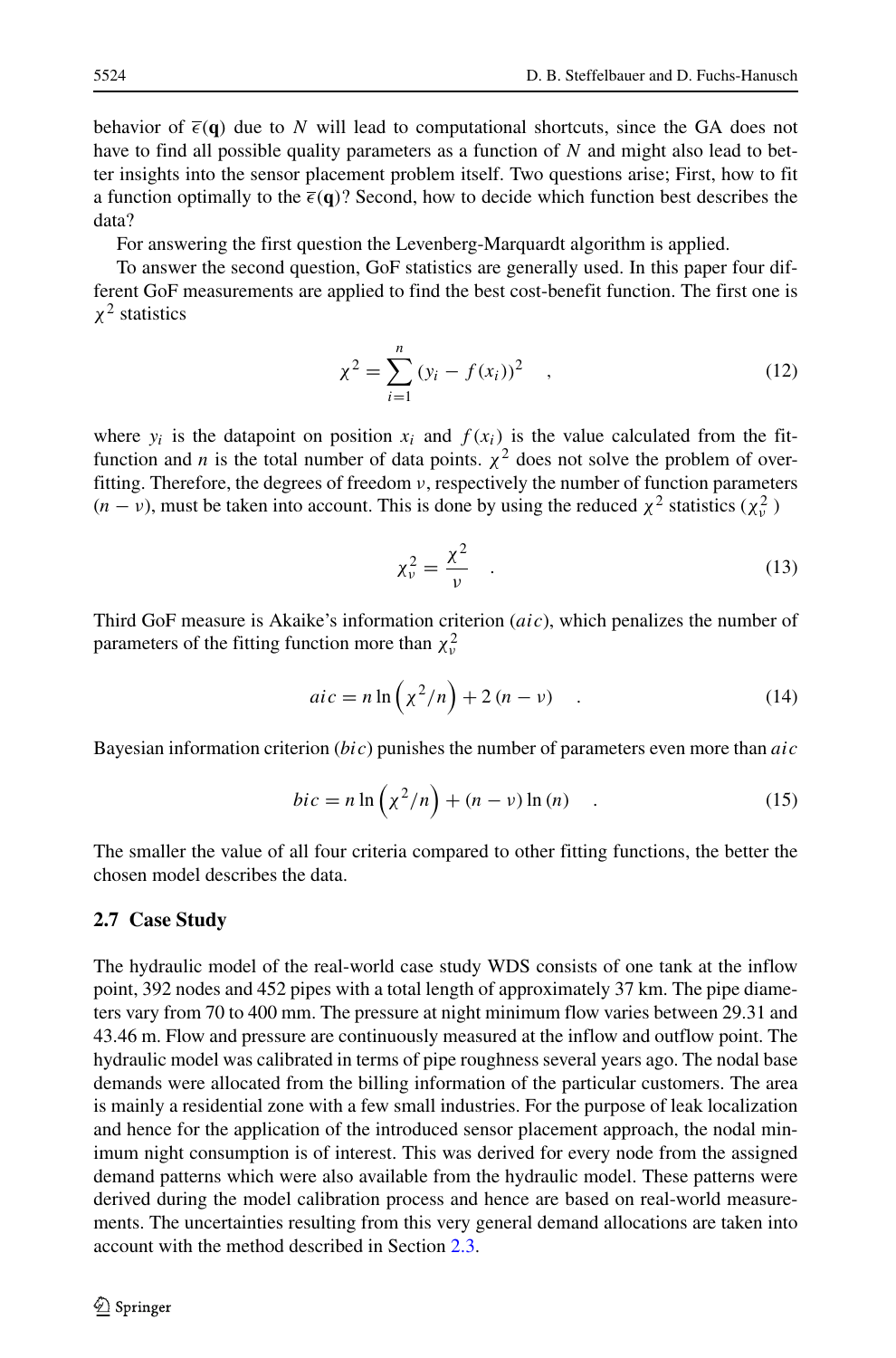# **3 Results**

First, the effect of demand uncertainties on possible pressure measurement points is investigated according to Section [2.3.](#page-4-0) MCS with 10000 *mcsteps* are performed with random demands drawn from a normal distribution using the nodal demand at minimum night flow as mean  $\mu_q$  and a standard deviation  $\sigma_d$  of 10 %. The resulting  $\sigma_{p_i}$  of the nodal pressures are depicted in Fig. [2a](#page-4-1).

The sensitivity matrix *S* is calculated as described in Section [2.2.](#page-3-1) Leakage scenarios were generated with an emitter coefficient of  $c_e = 0.5$  in EPANET for every node in the system. Only one leak size  $c_e = 0.5$  was chosen to build the sensitivity matrices, since Blesa et al. [\(2016\)](#page-15-19) has found that the sensor positions are not sensitive to leak sizes. The overall sensitivity at every possible measurement position  $\overline{s_i}$  in the system is calculated by Eq. [4](#page-4-2) and plotted in Fig. [2b](#page-4-1).

In the upper region of the case study area exist points that are sensitive to demand uncertainties Fig. [2a](#page-4-1). Therefore, this points should be punished by an OSP algorithm. For solving the OSP problem it is needed to compute the residuals *R*. In this paper *R* are calculated with the same emitter coefficient  $c_e = 0.5$  as *S*.

 $\sigma_{p_i}$ , *S* and *R* are then used for solving the enhanced OSP problem described in Section [2.4.](#page-5-0) The OSP problem is solved for a different *N* ranging from 2 to 10 and different *ω* (with *ω* = *(*0*.*0*,* 0*.*125*,* 0*.*25*,* 0*.*5*,* 1*.*0*)*).

The range of N was chosen, because for  $N = 1$  the ideal sensor position is trivially at the point with the highest overall sensitivity and  $N > 10$  was viewed as uneconomical for the size of the investigated WDS.

 $\omega$  was chosen between  $\omega = 0.0$ , which corresponds to the case with no uncertainties, and  $\omega = 1.0$ , which takes the uncertainties into account with full strength. Simulations with  $\omega =$ 1*.*0 have shown that the sensors cluster too much in regions with low demand uncertainties and are not spread anymore over the whole system (e.g. see Fig. [3h](#page-9-0)). Therefore, *ω* was halved so long  $(\omega = 1.0 \stackrel{1/2}{\longrightarrow} 0.5 \stackrel{1/2}{\longrightarrow} 0.25 \stackrel{1/2}{\longrightarrow} 0.125)$  until sensors appeared again in the upper part of the system with high demand uncertainties.

For each combination of *N* and  $\omega$  the GA described in Section [2.5](#page-6-0) is applied 10 times solving the enhanced OSP. Due to the stochastic behavior of the GA, the resulting sensor placement quality parameters  $\bar{\epsilon}(\mathbf{q})$  may vary for different optimization runs with same N and  $\omega$  parameters. Table [1](#page-10-0) thus illustrates the statistics of  $\bar{\epsilon}(\mathbf{q})$  found during 10 optimization runs and contains the mean, the minimum and the standard deviation of  $\bar{\epsilon}(\mathbf{q})$  of all runs.

In Fig. [3](#page-9-0) the optimal sensor positions for selected values of *N* and  $\omega$  are presented<sup>1</sup>. The first four plots (Fig. [3a](#page-9-0)–d) show the OSP results for  $N = 2$  to  $N = 5$  with  $\omega = 0.0$ , whereas the last four plots Fig. [3e](#page-9-0) and h show results for five sensors under incorporation of uncertainties with varying *ω* (between 0.125 and 1.0).

Without uncertainties the algorithm tends to place sensors in regions with high demand uncertainties (upper part in Fig. [2\)](#page-4-1). This can be seen in Fig. [3a](#page-9-0)–d. The higher *ω*, the more the sensors move to regions with low demand uncertainties (see Fig. [3d](#page-9-0)–h). Therefore, the extension of the OSP algorithm by incorporating uncertainties shows the desired behavior by punishing measurement points with high uncertainties. Nevertheless, this decreases the spreading of the sensors over the whole system since sensors tend to cluster in areas with low uncertainties.

<span id="page-8-0"></span><sup>&</sup>lt;sup>1</sup>Due to lack of space the results for all combinations of *N* and  $\omega$  can be found in the supplementary material of this paper.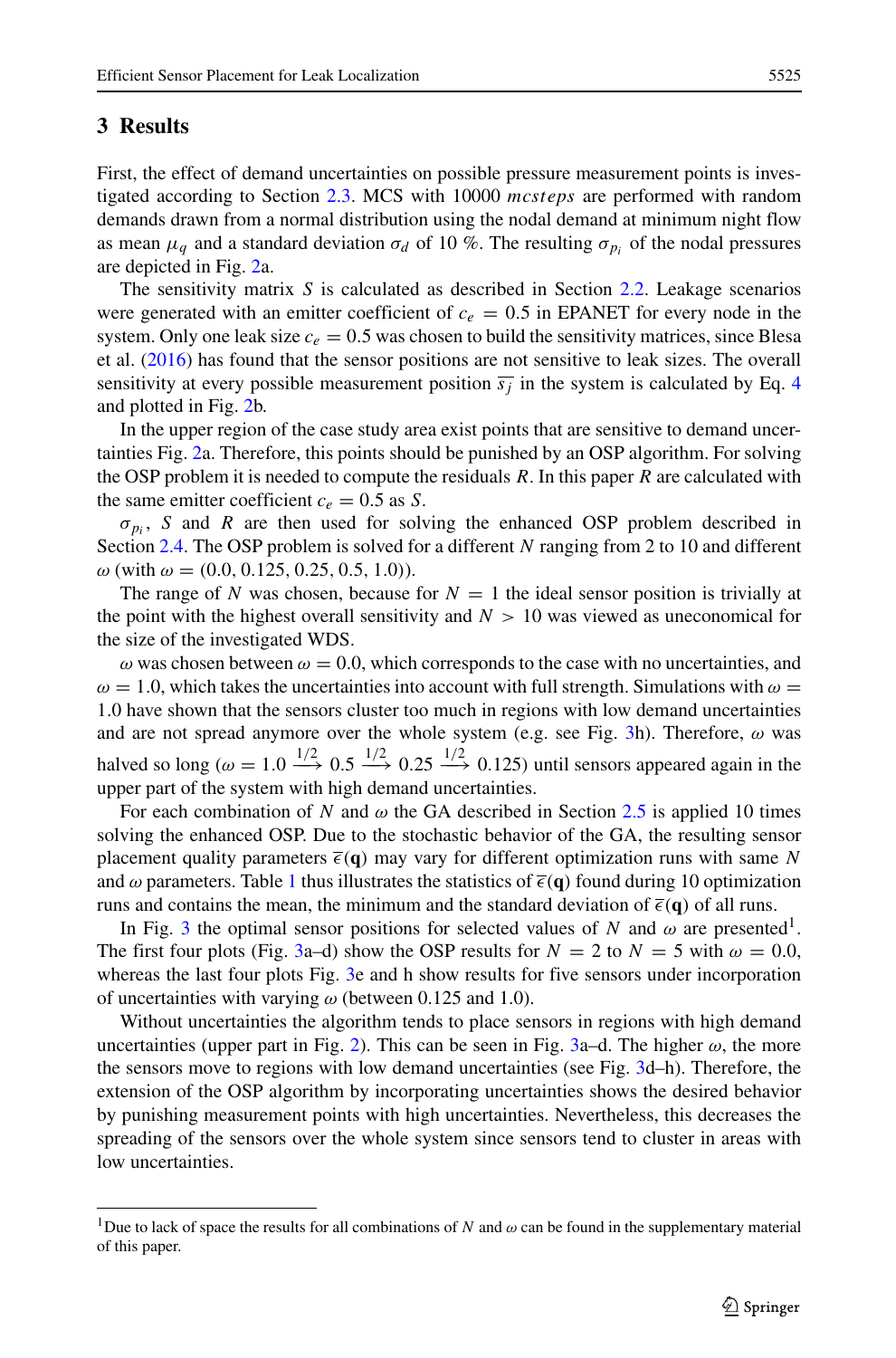<span id="page-9-0"></span>

 $N = 2; \omega = 0.0$ 



 $N = 3; \omega = 0.0$ 



 $N = 4; \omega = 0.0$ 



 $N=5;\,\omega=0.0$ 



 $N = 5; \omega = 0.125$ 



 $N = 5; \omega = 0.25$ 



**Fig. 3** Sensor positions (*green triangles*) resulting from the enhanced sensor placement algorithm described in Section [2.4](#page-5-0) for different number of sensors *N* and different weighting factors *ω*. Already installed sensors at the inflow and outflow point of the DMA are depicted as *purple triangles*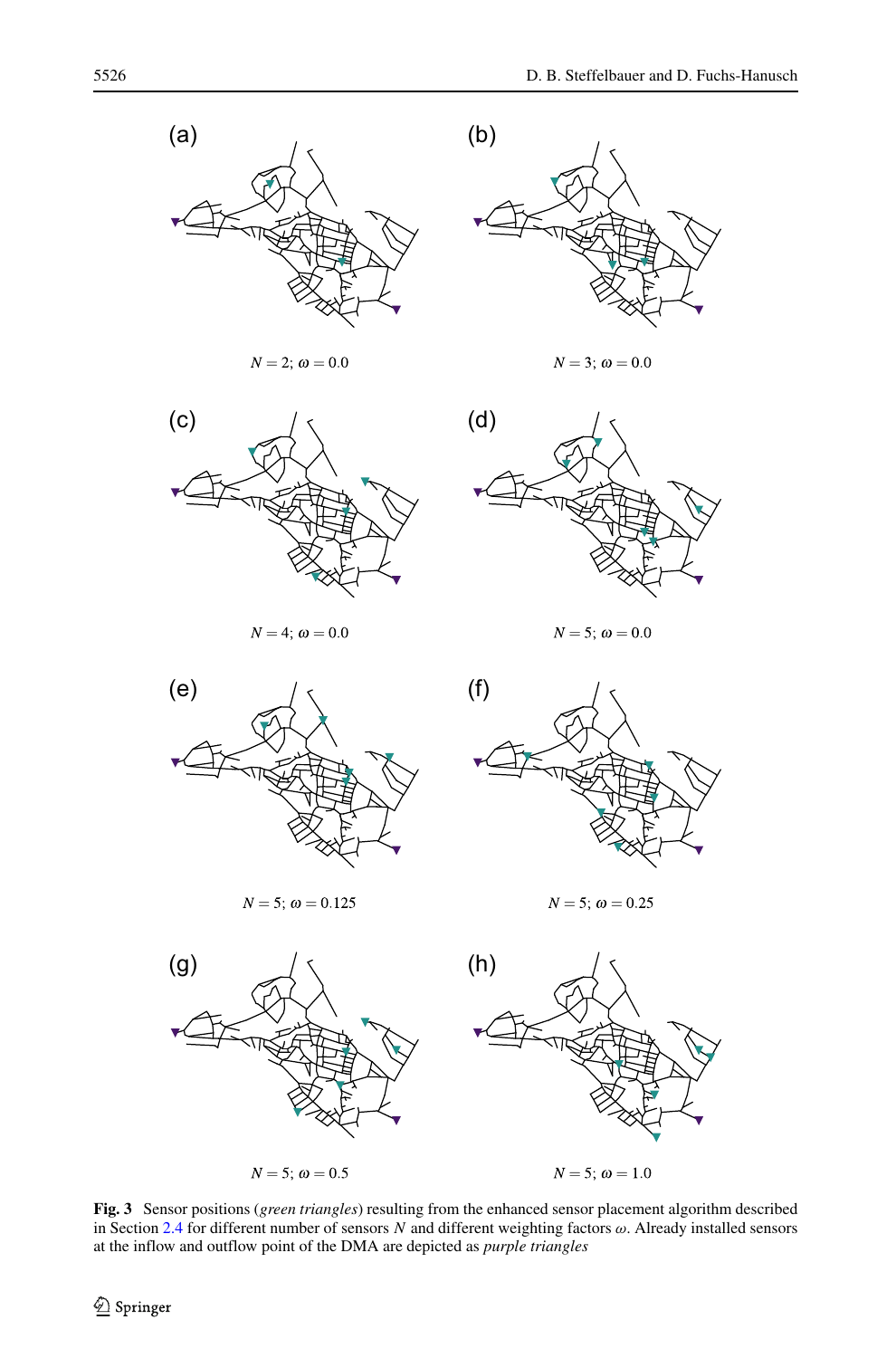| $\omega = 0.0$                                                  |                         |                 | $\omega=0.125$ |               |       | $\omega = 0.25$ |               |       | $\omega = 0.5$ |                  |       | $\omega = 1.0$ |               |       |
|-----------------------------------------------------------------|-------------------------|-----------------|----------------|---------------|-------|-----------------|---------------|-------|----------------|------------------|-------|----------------|---------------|-------|
| mean                                                            | min                     | Зd              | mean           | $\frac{1}{2}$ | std   | mean            | $\frac{1}{2}$ | std   | mean           | $\lim_{x \to 0}$ | std   | mean           | $\frac{1}{2}$ | std   |
| 0.327                                                           | 0.316                   | $\overline{z}$  | 0.345          | 0.334         | 0.007 | 0.399           | 0.378         | 0.009 | 0.467          | 0.459            | 0.005 | 0.559          | 0.546         | 0.008 |
| 0.265                                                           | 0.247                   | $\circ$<br>0.01 | 0.284          | 0.270         | 0.009 | 0.312           | 0.301         | 0.009 | 0.372          | 0.355            | 0.010 | 0.444          | 0.423         | 0.014 |
| 0.227                                                           | 0.207                   | 0.01            | 0.233          | 0.222         | 0.008 | 0.271           | 0.260         | 0.009 | 0.316          | 0.304            | 0.008 | 0.385          | 0.367         | 0.016 |
|                                                                 | 0.189                   | 0.01            | 0.211          | 0.196         | 0.008 | 0.237           | 0.219         | 0.011 | 0.275          | 0.263            | 0.011 | 0.338          | 0.314         | 0.012 |
|                                                                 |                         | 0.006           | 0.191          | 0.173         | 0.011 | 0.212           | 0.202         | 0.008 | 0.249          | 0.230            | 0.010 | 0.312          | 0.291         | 0.012 |
| $\begin{array}{c} 0.203 \\ 0.185 \\ 0.175 \\ 0.162 \end{array}$ | 0.171<br>0.158<br>0.145 | 0.008           | 0.172          | 0.156         | 0.013 | 0.188           | 0.176         | 0.009 | 0.228          | 0.202            | 0.014 | 0.291          | 0.268         | 0.013 |
|                                                                 |                         | 0.008           | 0.160          | 0.151         | 0.009 | 0.173           | 0.161         | 0.009 | 0.207          | 0.191            | 0.011 | 0.261          | 0.230         | 0.019 |
| 0.144                                                           | 0.130                   | 1.007           | 0.150          | 0.140         | 0.005 | 0.161           | 0.133         | 0.011 | 0.189          | 0.179            | 0.007 | 0.249          | 0.222         | 0.016 |
| 0.143                                                           | 0.135                   | 0.006           | 0.140          | 0.128         | 0.010 | 0.156           | 0.140         | 0.012 | 0.181          | 0.156            | 0.015 | 0.241          | 0.207         | 0.025 |

<span id="page-10-0"></span>

| $\ddot{\phantom{a}}$         |
|------------------------------|
| j                            |
|                              |
|                              |
| $\frac{1}{2}$                |
|                              |
|                              |
| ֖֖֖֚֚֚֚֚֬                    |
| ֦֦֧֦֧֦֧֦֦֖֚֚֚֚֚֡֝֬֝֬֝֬֝<br>ć |
|                              |
|                              |
| l                            |
| i                            |
| COOM ON                      |
| $\overline{a}$               |
|                              |
| $\ddot{\phantom{a}}$         |
| j                            |
| $\lambda$ csu''<br>ţ         |
| ٣                            |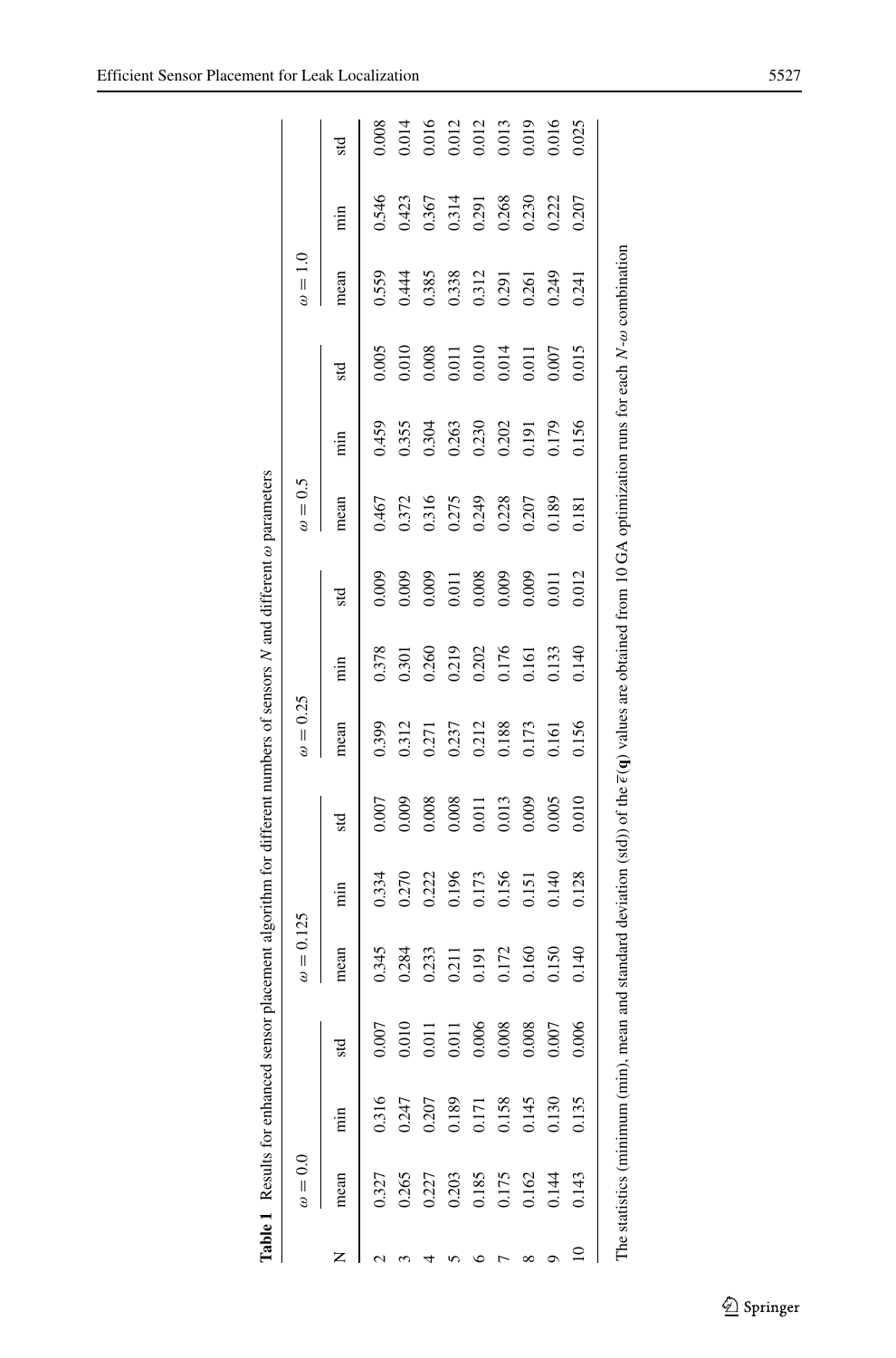Additionally, in Fig. [3a](#page-9-0)–d it can be seen that the optimal set for  $N-1$  sensor positions  $\mathcal{P}(N-1)$  is not a subset of the optimal placement  $\mathcal{P}(N)$  of *N* sensors ( $\mathcal{P}(N-1) \nsubseteq$  $\mathscr{P}(N)$ ). The algorithm leads to different sensor positions for different *N*. The same results are also found by Kapelan et al. [\(2005\)](#page-15-24) for sensor placement for model calibration.

Finding the mathematical law behind the cost-benefit function describing the OSP is a main objective of this paper since it provides WU with a methodology to answer how many sensors should be placed in a WDS for leak localization. To predict the behavior of  $\bar{\epsilon}(\mathbf{q})$  on N for different  $\omega$ , the resulting mean values were chosen, fitted with different functions and subsequently tested with GoF statistics to figure out which mathematical law the cost-benefit functions follow.

Different functions were taken into account describing the decreasing behavior one can see in Fig. [4](#page-11-0) of the results of the GA.

Table [2](#page-12-0) shows the result of the fits. In the first column, the different functions which were fitted to the  $\bar{\epsilon}(\mathbf{q})$  values as a function of *N* are shown.  $N_p$  is the number of parameters, *v* the number of degrees of freedom.  $\chi^2$  is the value resulting from  $\chi^2$  statistics calculated by Eq. [12,](#page-7-0)  $\chi^2_r$  is the value from the reduced  $\chi^2$ -statistic [\(13\)](#page-7-1), the value for Akaike's information criterion *aic* is calculated using Eq. [14](#page-7-2) and the value for Bayesian information criterion *bic* by Eq. [15.](#page-7-3) All values are the resulting means over the simulations with different  $\omega$ . For example,  $\chi^2$  $\chi^2$  in Table 2 is calculated through

$$
\chi^2 = \frac{1}{5} \left( \chi^2_{\omega=0.0} + \chi^2_{\omega=0.125} + \chi^2_{\omega=0.25} + \chi^2_{\omega=0.5} + \chi^2_{\omega=1.0} \right) \quad . \tag{16}
$$

According to Table [2,](#page-12-0) function  $f_6(N)$ , an extended power law equation, leads to the best  $\chi^2$ and  $\chi^2$  whereas the simple power law equation  $f_7(N)$  leads to the best *aic* and *bic* values. Table [3](#page-12-1) shows the best-fit values of the parameters of functions  $f_6(N)$  and  $f_7(N)$  together with the estimated standard error for these values. The best-fit values for equation  $f_6(N)$ show high standard errors, especially for parameters *a* and *b*, whereas the best-fit values of

<span id="page-11-0"></span>

**Fig. 4** Cost-benefit functions of OSP for different *ω*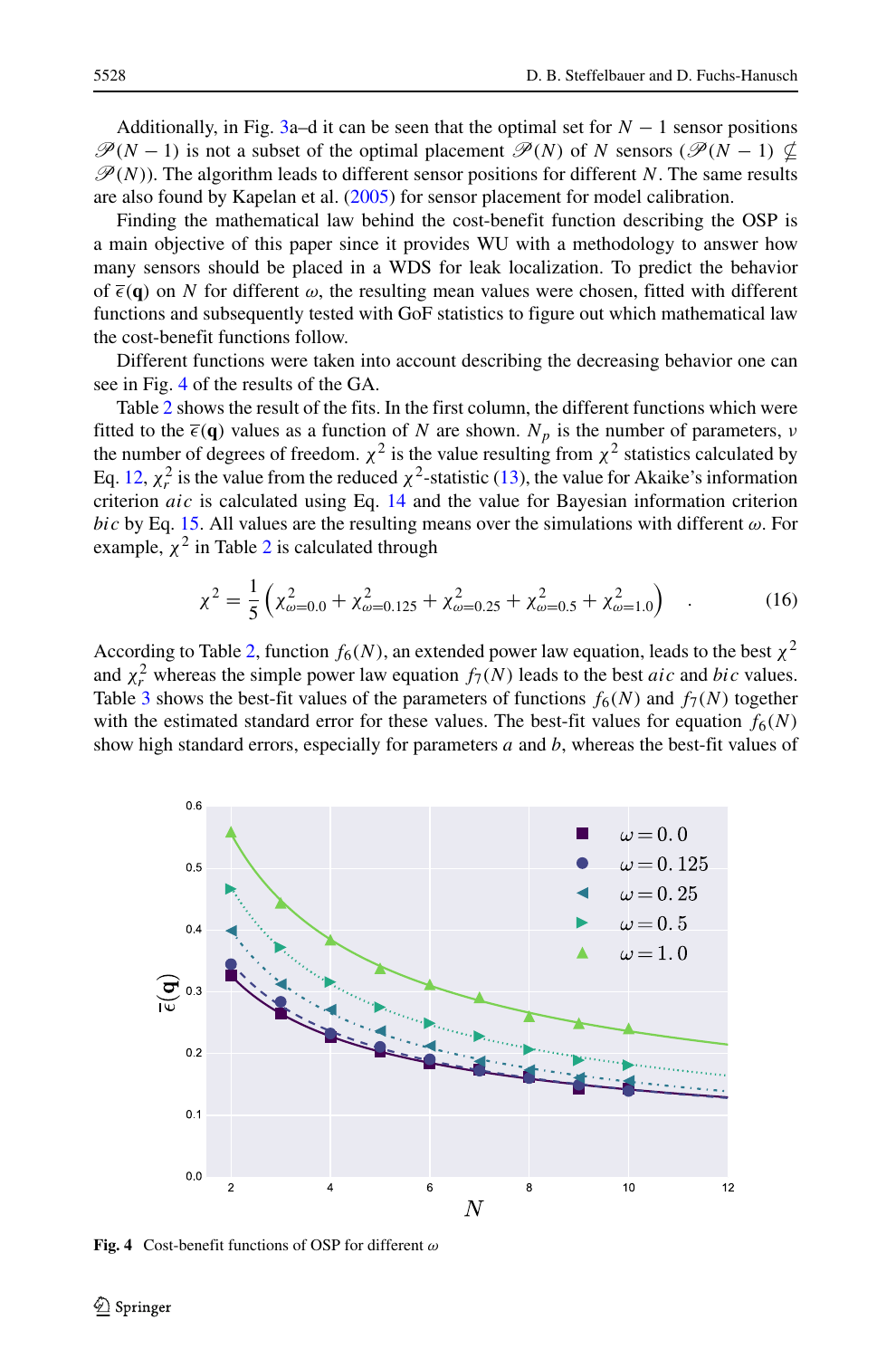<span id="page-12-0"></span>**Table 2** Goodness-of-Fit table for different fit-functions  $f_i(N)$  containing the number of parameters  $N_P$ for every function, the degrees of freedom *v*, the resulting values for  $\chi^2$  and reduced  $\chi^2$  statistics, Akaike's (*aic*) and Bayes information criterion (*bic*)

| fit-functions                 | $N_{P}$        | ν | $x^2$   | $\chi_r^2$ | aic      | bic      |
|-------------------------------|----------------|---|---------|------------|----------|----------|
| $f_1(N) = a e^{-b N}$         | $\overline{c}$ | 7 | 0.00272 | 0.00039    | $-67.68$ | $-67.28$ |
| $f_2(N) = a e^{-b N} + c$     | 3              | 6 | 0.01346 | 0.00224    | $-67.80$ | $-67.21$ |
| $f_3(N) = e^{-a N} + b$       | 2              | 7 | 0.00355 | 0.00051    | $-64.37$ | $-63.98$ |
| $f_4(N) = a N^2 + b N + c$    | 3              | 6 | 0.00082 | 0.00014    | $-74.96$ | $-74.37$ |
| $f_5(N) = e^{-a N} + b N + c$ | 3              | 6 | 0.00031 | 0.00005    | $-83.12$ | $-82.53$ |
| $f_6(N) = (a + b N)^{-c}$     | 3              | 6 | 0.00006 | 0.00001    | $-97.65$ | $-97.05$ |
| $f_7(N) = a N^{-b}$           | $\overline{c}$ | 7 | 0.00009 | 0.00001    | $-97.93$ | $-97.53$ |

 $f_7(N)$  show much lower error bounds. Therefore  $f_7(N)$  is chosen as a cost-benefit function for the values in Fig. [4.](#page-11-0)

The power-law behavior of  $f_7(N)$  has practical consequences for water utilities. This is shown through an example for  $\omega = 0.0$ . Placing 3 sensors instead of 2 improves the quality of the sensor placement by

$$
\epsilon_{N=2}^{\omega=0}(\mathbf{q}) - \epsilon_{N=3}^{\omega=0}(\mathbf{q}) = 0.327 - 0.265 \approx 0.06 \quad . \tag{17}
$$

Values are taken from Table [1.](#page-10-0) To get again the same improvement for 3 sensors, the water utility has to place double as many sensors as before going from 3 to 5 sensors

$$
\epsilon_{N=3}^{\omega=0}(\mathbf{q}) - \epsilon_{N=5}^{\omega=0}(\mathbf{q}) = 0.265 - 0.203 \approx 0.06 \quad . \tag{18}
$$

For getting the same improvement for 5 sensors, 4 additional sensors, again double as many as before, have to be placed

$$
\epsilon_{N=5}^{\omega=0}(\mathbf{q}) - \epsilon_{N=9}^{\omega=0}(\mathbf{q}) = 0.203 - 0.144 \approx 0.06 \quad . \tag{19}
$$

Therefore, for a linear improvement of the quality the number of sensors has to be doubled.

Furthermore, the power-law behavior stays true under incorporation of uncertainties, hence the former example is in general true. The only difference to simulations without uncertainties ( $\omega = 0.0$ ) is that the quality parameter of a sensor placement with a specific *N* becomes worse if  $\omega$  is increased. This makes sense, since leaks are harder to find in real-world networks with high uncertainties compared to theoretical perfect known systems. For example, to achieve the same quality parameter as in simulations with no uncertainties

|          | $f_6(N) = (a + b \cdot N)^{-c}$ |               |                 | $f_7(N) = a \cdot N^{-b}$ |                   |  |
|----------|---------------------------------|---------------|-----------------|---------------------------|-------------------|--|
| $\omega$ | a                               | b             | c               | a                         | h                 |  |
| 0.000    | $0.0 \pm 1.0$                   | $4.0 \pm 1.0$ | $0.52 \pm 0.05$ | $0.467 \pm 0.006$         | $0.517 \pm 0.009$ |  |
| 0.125    | $1.0 \pm 0.5$                   | $2.2 \pm 0.6$ | $0.62 \pm 0.05$ | $0.512 \pm 0.007$         | $0.557 \pm 0.010$ |  |
| 0.250    | $0.7 \pm 0.4$                   | $1.7 \pm 0.4$ | $0.66 \pm 0.05$ | $0.603 \pm 0.008$         | $0.591 \pm 0.009$ |  |
| 0.500    | $0.6 \pm 0.2$                   | $1.3 \pm 0.2$ | $0.66 \pm 0.03$ | $0.705 \pm 0.007$         | $0.586 \pm 0.007$ |  |
| 1.000    | $-0.5 \pm 0.5$                  | $1.9 \pm 0.3$ | $0.49 \pm 0.03$ | $0.804 \pm 0.009$         | $0.531 \pm 0.007$ |  |
|          |                                 |               |                 |                           |                   |  |

<span id="page-12-1"></span>**Table 3** Resulting fit parameters and error limits for fit-function  $f_6(N)$  and  $f_7(N)$  from Table [2](#page-12-0)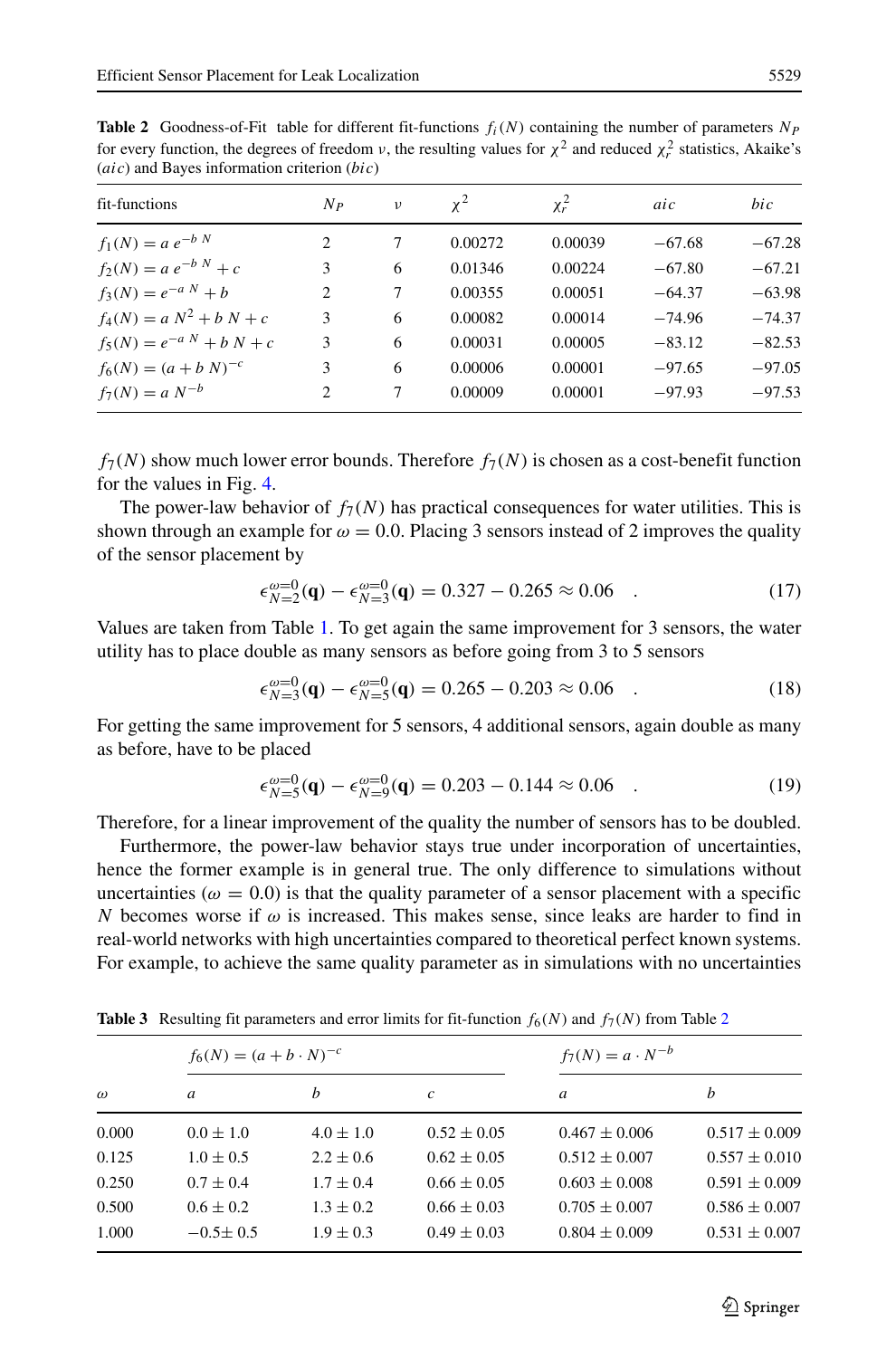$(\omega = 0.0)$  for  $N = 2$  sensors,  $N = 4$  sensors are needed for  $\omega = 0.5$  and  $N = 6$  are needed if the uncertainty is fully taken into account ( $\omega = 1.0$ ). This can also be seen in Fig. [4.](#page-11-0)

# **4 Discussion**

Incorporating uncertainties in the OSP problem for leak localization is of great importance. Since points which are sensitive to demand variations can also be points which are sensitive to leaks (upper part of Fig. [2\)](#page-4-1). Hence, leaks can be hidden by demand fluctuations for sensors placed at these points. Consequently, it may be harder to locate leaks with sensors at these points.

Nevertheless, nodes from this region are always chosen by the sensor placement algorithm if the uncertainty effects are not taken into account (see Fig. [3a](#page-9-0)–d for example). The enhanced algorithm in Section [2.4](#page-5-0) supposes a way out of this dilemma. Increasing the *ω* value leads to placements avoiding these regions of high uncertainty.

Additionally, it is apparent from Fig. [3d](#page-9-0)–h that the higher  $\omega$  is the more sensors are placed in regions with low uncertainties. Unfortunately, this leads to a clustering of sensors. However, a good sensor placement should also lead to positions that are spread over the whole WDS, since sensors are more sensitive to changes in their close proximity. Therefore, the OSP was solved not only for  $\omega = 1.0$ , taking the full uncertainty into account, but also for smaller  $\omega$  values. Nevertheless, the paper lacks in providing a methodology for choosing this value.

Another important finding is that the optimal set for  $N-1$  sensor positions  $\mathcal{P}(N-1)$ is not a subset of the optimal placement  $\mathcal{P}(N)$  of *N* sensors. Therefore, OSP algorithms that solve the problem by placing one sensor and find the next sensor position through incorporation of the previous one (greedy sensor placement algorithms) may not find global optimal solutions of the problem.

It has to be mentioned that for a high number of sensors the results in Table [1](#page-10-0) must be treated with caution, since the search space becomes very large. Placing 10 sensors on 392 measurement locations (network nodes of the case study) results in  $\approx$  $2 \cdot 10^{19}$  possible combinations. Since the GA evaluates approximately 8000 times the fitness functions in one optimization run, this is just a small part of the total solution space.

Another interesting finding is that fitting the functions from Table [2](#page-12-0) to the simulated sensor placement cost-benefit values lead to two equations, which both have a power law behavior ( $f_6(N)$  and  $f_7(N)$ ).  $f_6(N)$  has lower  $\chi^2$  and  $\chi^2$  values while  $f_7(N)$  results in better Akaike and Bayes information criteria values. A closer look at the confidence intervals of the fitness coefficients leads to favor equation  $f_7(N)$ . This curve is therefore chosen as the cost-benefit curve of the OSP for all  $\omega$  parameters (see Fig. [4\)](#page-11-0). It is surprising that higher *ω* parameters do not change the form of the cost-benefit curve, they merely lead to higher values of the cost-benefit function. One surprising finding is that the form of the function is robust against uncertainties.

The limitations of this study are that it can only be applied to WDS where a hydraulic model already exists since it is necessary to compute the sensitivity matrix. Additionally, the OSP algorithm is only as good as the model. For example, an unknown closed valve can have strong influence on the hydraulics and therefore the OSP result might not be optimal in reality.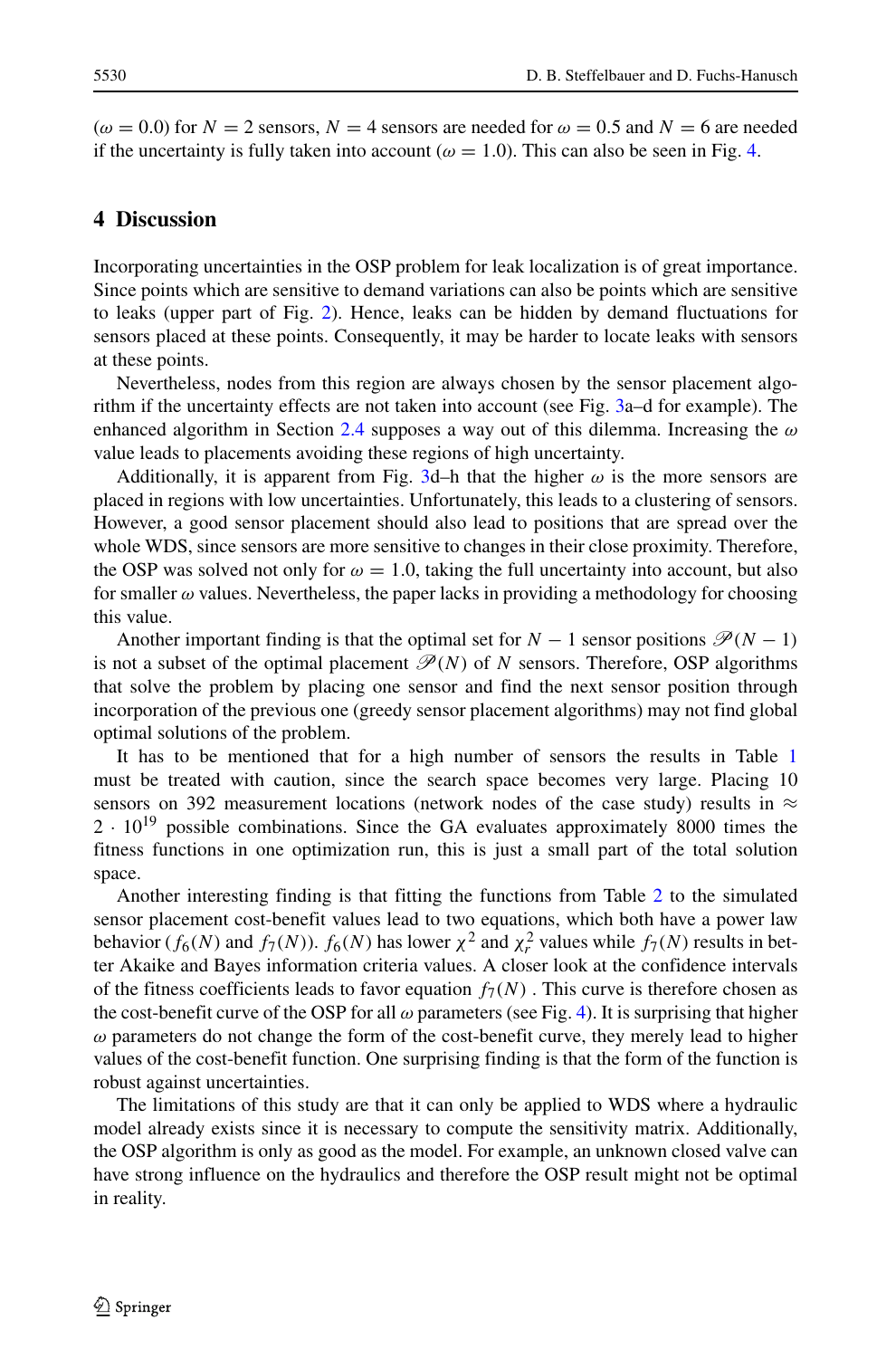Furthermore, for bigger systems the computation time increases for both, calculating the MOU as well as solving the OSP problem, making the method not directly applicable for big real world systems with thousands of nodes. Additionally, the OSP algorithm can only take single leaks into account, not multiple leaks.

# **5 Conclusion and Outlook**

This paper set out to determine the effect of MOUs (e.g. the effect of uncertain demands on pressures) on OSP for leak localization in a real-world network. The research has shown that pressure measurement points, which are sensitive to leaks may also be points which are sensitive to uncertain demand and hence less ideal to place sensors on. Incorporating MOU in the OSP algorithm leads to placements avoiding regions of high uncertainty.

The simulations confirmed that the optimal sensor positions for  $N-1$  sensors is not a subset of the optimal locations of *N* sensors. As a consequence, greedy sensor placement algorithms may fail in finding optimal measurement locations. Therefore, choosing GA to solve the OSP problem in this paper was the right decision.

Furthermore, this paper showed that the effect of the number of sensors on the sensor placement quality has a power law behavior. This even stays true under incorporation of uncertainties.

Although, the work in this paper focuses on the effect of demand uncertainties on the placement of pressure sensors, it should be mentioned that this method is more general in scope. The method is also applicable for other sensors (e.g. flow or quality sensors) and has capability for different sources of uncertainties as well (e.g. roughness, elevation, bulk reactions, ...).

A limitation of this study is the high computation complexity since the search space of the OSP problem can become very large even for small WDS. Clustering algorithms as in Sarrate et al. [\(2014\)](#page-16-4) can show a way out in future work to reduce the complexity of the problem.

Additionally, further investigations are needed using different networks to provide proof that the power law behavior of optimal sensor positions is true. Finally, what value has to be chosen for the weighting factor  $\omega$  in the sensor placement algorithm is still an open question. This will be investigated in future work.

**Acknowledgments** Open access funding provided by Graz University of Technology. The Austrian Federal Ministry of Agriculture, Forestry, Environment and Water Management as well as two Water Utilities, namely Vienna Water (Municipal Department 31) and Linz AG have supported the research presented in this paper.

**Open Access** This article is distributed under the terms of the Creative Commons Attribution 4.0 International License [\(http://creativecommons.org/licenses/by/4.0/\)](http://creativecommons.org/licenses/by/4.0/), which permits unrestricted use, distribution, and reproduction in any medium, provided you give appropriate credit to the original author(s) and the source, provide a link to the Creative Commons license, and indicate if changes were made.

# **References**

<span id="page-14-0"></span>Back T, Fogel DB, Michalewicz Z (2000) Evolutionary computation 1: basic algorithms and operators, 1st edn. CRC press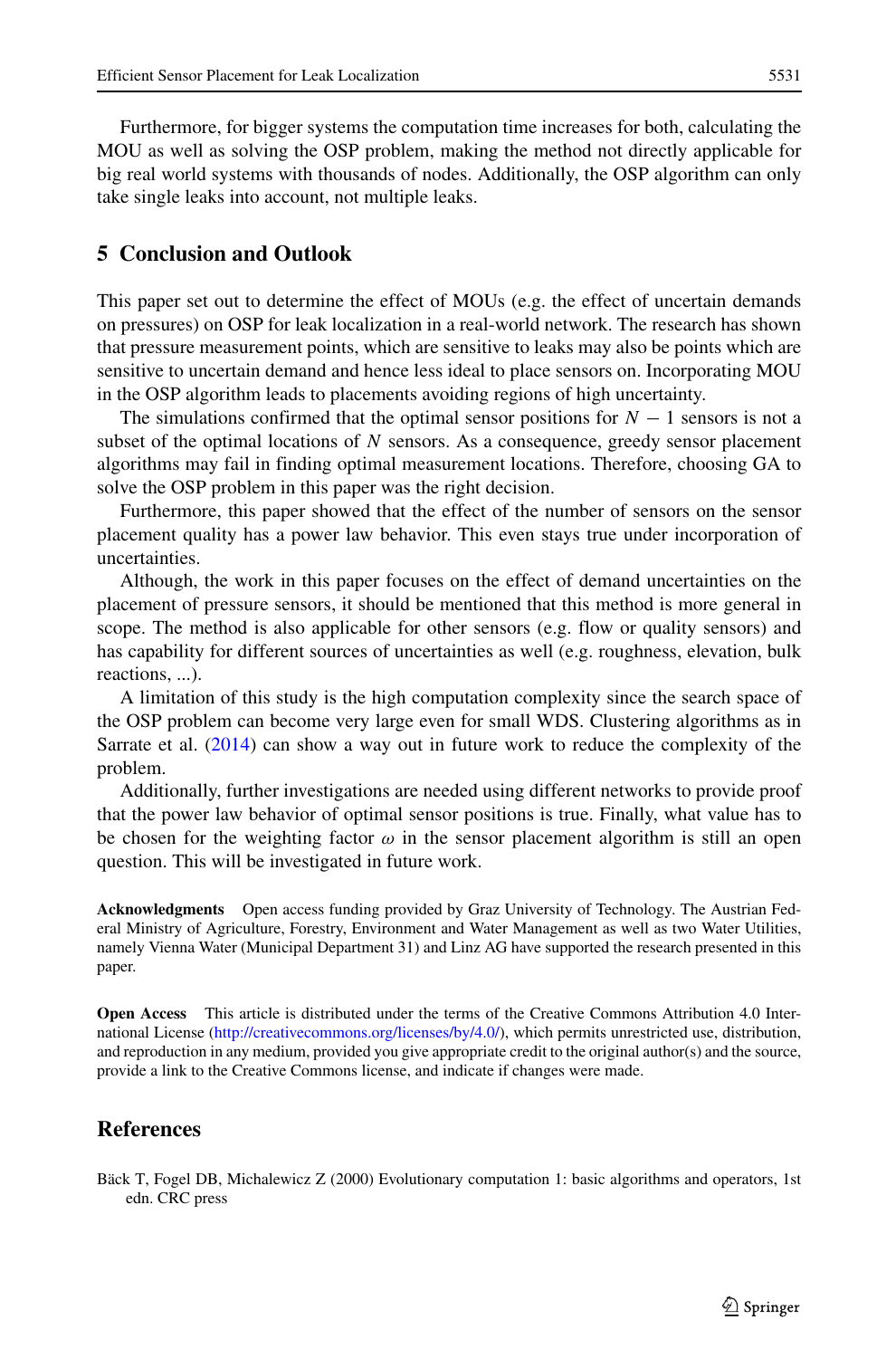- <span id="page-15-18"></span>Blesa J, Nejjari F, Sarrate R (2014) Robustness analysis of sensor placement for leak detection and location under uncertain operating conditions. Proc Eng 89:1553–1560. doi[:10.1016/j.proeng.2014.11.453](http://dx.doi.org/10.1016/j.proeng.2014.11.453)
- <span id="page-15-19"></span>Blesa J, Nejjari F, Sarrate R (2016) Robust sensor placement for leak location: analysis and design. Journal of Hydroinformatics 18(1):136–148. doi[:10.2166/hydro.2015.021,](http://dx.doi.org/10.2166/hydro.2015.021) [http://jh.iwaponline.com/content/18/](http://jh.iwaponline.com/content/18/1/136) [1/136](http://jh.iwaponline.com/content/18/1/136)
- <span id="page-15-11"></span>Casillas MV, Puig V, LE Garza-Castañón, Rosich A (2013) Optimal sensor placement for leak location in water distribution networks using genetic algorithms. Sensors 13(11):14,984–15,005. doi[:10.3390/s131114984](http://dx.doi.org/10.3390/s131114984)
- <span id="page-15-15"></span>Casillas MV, Garza-Castañón LE, Puig V (2015) Optimal sensor placement for leak location in water distribution networks using evolutionary algorithms. Water 7(11):6496–6515. doi[:10.3390/w7116496](http://dx.doi.org/10.3390/w7116496)
- <span id="page-15-16"></span>Christodoulou SE, Gagatsis A, Xanthos S, Kranioti S, Agathokleous A, Fragiadakis M (2013) Entropy-based sensor placement optimization for waterloss detection in water distribution networks. Water Resour Manag 27(13):4443–4468. doi[:10.1007/s11269-013-0419-8](http://dx.doi.org/10.1007/s11269-013-0419-8)
- <span id="page-15-0"></span>Colombo AF, Lee P, Karney BW (2009) A selective literature review of transient-based leak detection methods. J Hydro-environ Res 2(4):212–227. doi[:10.1016/j.jher.2009.02.003](http://dx.doi.org/10.1016/j.jher.2009.02.003)
- <span id="page-15-13"></span>Cugueró-Escofet MA, Puig V, Quevedo J, Blesa J (2015) Optimal pressure sensor placement for leak localisation using a relaxed isolation index: application to the barcelona water network. IFAC-PapersOnLine 48(21):1108–1113. doi[:10.1016/j.ifacol.2015.09.675](http://dx.doi.org/10.1016/j.ifacol.2015.09.675)
- <span id="page-15-6"></span>Farley B, Mounce SR, Boxall JB (2008) Optimal locations of pressure meters for burst detection. In: Water distribution systems analysis 2008. American Society of Civil Engineers, pp 1–11
- <span id="page-15-7"></span>Farley B, Boxall JB, Mounce SR (2010) Field validation of 'optimal' instrumentation methodology for burst/leak detection and location. In: Water distribution systems analysis 2010. American Society of Civil Engineers, pp 1093–1102
- <span id="page-15-8"></span>Farley B, Mounce SR, Boxall JB (2013) Development and field validation of a burst localization methodology. J Water Resour Plan Manag 139(6):604–613. doi[:10.1061/\(ASCE\)WR.1943-5452.0000290](http://dx.doi.org/10.1061/(ASCE)WR.1943-5452.0000290)
- <span id="page-15-2"></span>Farley M, Trow S (2003) Losses in water distribution networks: a practitioner's guide to assessment, monitoring and control. IWA Publ, London
- <span id="page-15-20"></span>Ferrante M, Meniconi S, Brunone B (2014) Local and global leak laws: the relationship between pressure and leakage for a single leak and for a district with leaks. Water Resour Manag 28(11):3761–3782. doi[:10.1007/s11269-014-0708-x](http://dx.doi.org/10.1007/s11269-014-0708-x)
- <span id="page-15-17"></span>Hutton C, Kapelan Z, Vamvakeridou-Lyroudia L, Savic D (2014) Dealing with uncertainty in water distri- ´ bution system models: a framework for real-time modeling and data assimilation. J Water Resour Plan Manag 140(2):169–183. doi[:10.1061/\(ASCE\)WR.1943-5452.0000325](http://dx.doi.org/10.1061/(ASCE)WR.1943-5452.0000325)
- <span id="page-15-5"></span>Kang D, Lansey K (2010) Optimal meter placement for water distribution system state estimation. J Water Resour Plan Manag 136(3):337–347. doi[:10.1061/\(ASCE\)WR.1943-5452.0000037](http://dx.doi.org/10.1061/(ASCE)WR.1943-5452.0000037)
- <span id="page-15-22"></span>Kang D, Pasha MF, Lansey K (2009) Approximate methods for uncertainty analysis of water distribution systems. Urban Water J 6(3):233–249. doi[:10.1080/15730620802566844](http://dx.doi.org/10.1080/15730620802566844)
- <span id="page-15-24"></span>Kapelan Z, Savic D, Walters G (2005) Optimal sampling design methodologies for water distribution model calibration. J Hydraulic Eng 131(3):190–200. doi[:10.1061/\(ASCE\)0733-9429\(2005\)131:3\(190\)](http://dx.doi.org/10.1061/(ASCE)0733-9429(2005)131:3(190))
- <span id="page-15-14"></span>Nejjari F, Sarrate R, Blesa J (2015) Optimal pressure sensor placement in water distribution networks minimizing leak location uncertainty. Proc Eng 119:953–962. doi[:10.1016/j.proeng.2015.08.979](http://dx.doi.org/10.1016/j.proeng.2015.08.979)
- <span id="page-15-23"></span>Nicklow J, Reed P, Savic D, Dessalegne T, Harrell L, Chan-Hilton A, Karamouz M, Minsker B, Ostfeld A, Singh A, Zechman E (2010) State of the art for genetic algorithms and beyond in water resources planning and management. J Water Resour Plan Manag 136(4):412–432. doi[:10.1061/\(ASCE\)WR.1943-5452.0000053](http://dx.doi.org/10.1061/(ASCE)WR.1943-5452.0000053)
- <span id="page-15-9"></span>Perez R, Puig V, Pascual J, Peralta A, Landeros E, Jordanas L (2009) Pressure sensor distribution for ´ leak detection in Barcelona water distribution network. Water Sci Technol: Water Supply 9(6):715. doi[:10.2166/ws.2009.372](http://dx.doi.org/10.2166/ws.2009.372)
- <span id="page-15-4"></span>Perez R, Puig V, Pascual J, Quevedo J, Landeros E, Peralta A (2011) Methodology for leakage isolation ´ using pressure sensitivity analysis in water distribution networks. Control Eng Pract 19(10):1157–1167. doi[:10.1016/j.conengprac.2011.06.004](http://dx.doi.org/10.1016/j.conengprac.2011.06.004)
- <span id="page-15-12"></span>Pérez R, Cugueró MA, Cugueró J, Sanz G (2014) Accuracy assessment of leak localisation method depending on available measurements. Proc Eng 70:1304–1313. doi[:10.1016/j.proeng.2014.02.144](http://dx.doi.org/10.1016/j.proeng.2014.02.144)
- <span id="page-15-3"></span>Pudar R, Liggett J (1992) Leaks in pipe networks. J Hydraul Eng 118(7):1031–1046
- <span id="page-15-1"></span>Puust R, Kapelan Z, Savic DA, Koppel T (2010) A review of methods for leakage management in pipe networks. Urban Water J 7(1):25–45. doi[:10.1080/15730621003610878](http://dx.doi.org/10.1080/15730621003610878)
- <span id="page-15-10"></span>Quevedo J, Cugueró MA, Pérez R, Nejjari F, Puig V, Mirats J (2011) Leakage location in water distribution neworks based on correlation measurement of pressure sensors, 8th IWA Symposium on System Analysis and Integrated Assessment. International Water Association (IWA), San Sebastian, pp 290–297
- <span id="page-15-21"></span>Rossman LA et al. (2000) EPANET 2: users manual. US Environmental Protection Agency. Office of Research and Development. National Risk Management Research Laboratory